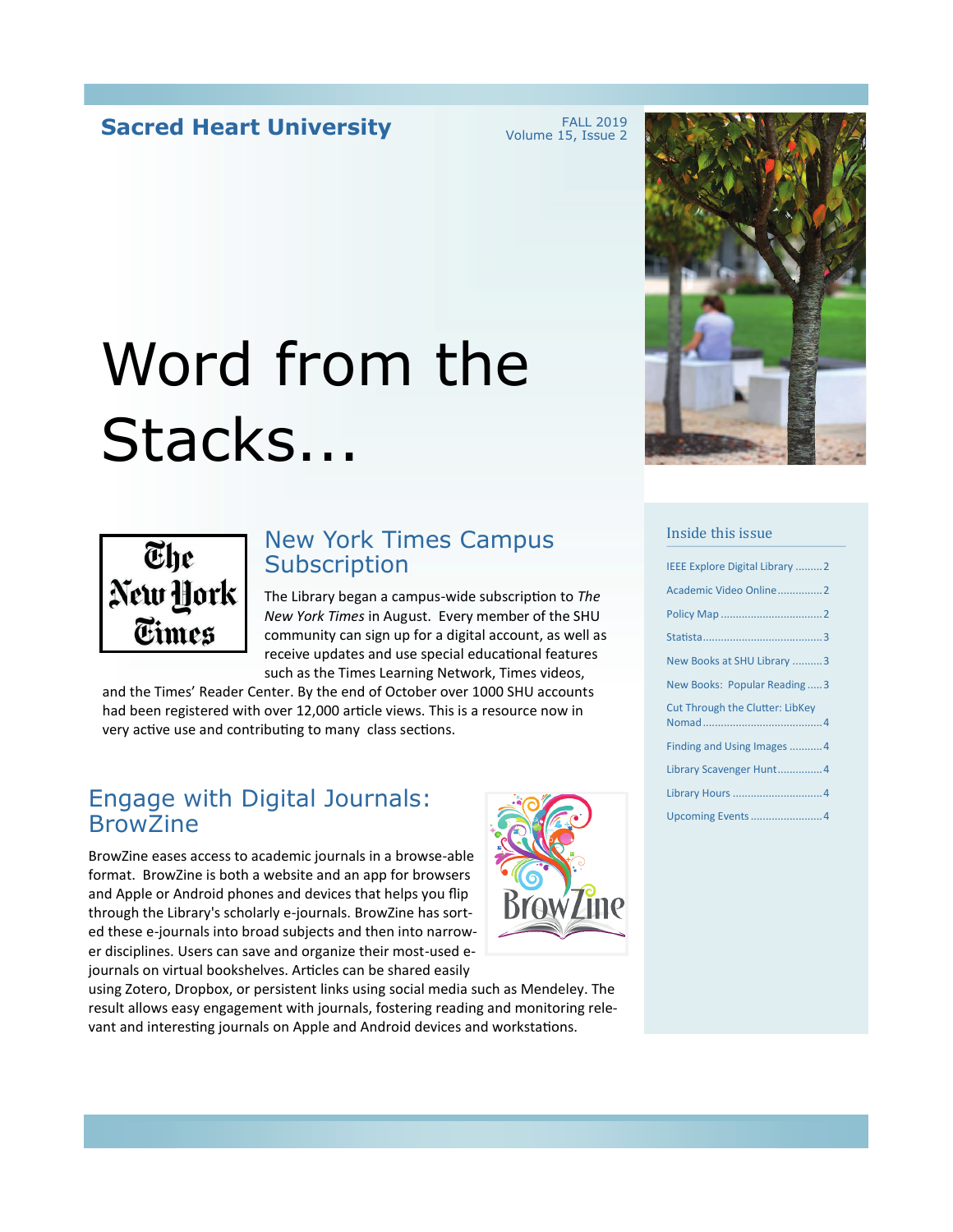### **N E W L I B R A R Y R E S O U R C E S**

# **IEEE Xplore**®

SHU now offers a Computer Engineering Bachelor's degree and an Electrical Engineering Bachelor's degree through the School of Computer Science and Engineering, part of the Welch College of Business & Technology. *IEEE Xplore* is the premier library resource to support teaching and learning, with over 5 million documents, video tutorials, and courses alerts. *IEEE Xplore* includes

**STREET** 

*MyXplore*, an iOS or Android app than brings Xplore resources to the hand-held environment. *IEEE Xplore* has recently introduced a suite of Open Access journals including *IEEE Open Journal of the Computer Society*. Users can also set content and search alerts to keep them up-todate with the latest publications.

*Academic Video Online (AVON)* includes scholarly video material of virtually every video type: documentaries, interviews, performances, news programs and newsreels, feld recordings, commercials, demonstrations, original and raw footage including tens of thousands of exclusive tiles. Users can set play lists, clips of videos, and browse or **ALEXANDER** search by disciplines and publishers (producers). With over 68,000 ttles (14,000 exclusive to *AVON*), this resource has a significant impact on innovative teaching and learning throughout the university.

## POLICYMAP

PolicyMap is an online U.S. national data and mapping tool and analytics platform with multidisciplinary applications for undergraduate and graduate students and faculty.  It is useful for many undergraduate and graduate university curricula in social sciences, public policies, educaton, and business. Users can leverage thousands of U.S. data indicators in *PolicyMap* to perform demographic and socioeconomic analysis, from a neighborhood census block group in many cases, up to a natonal level, as well as create custom regions, for their research and studies. This mapping database is a new kind of resource at the SHU Library, and has been widely adopted in health sciences, social work, public health, and administration courses.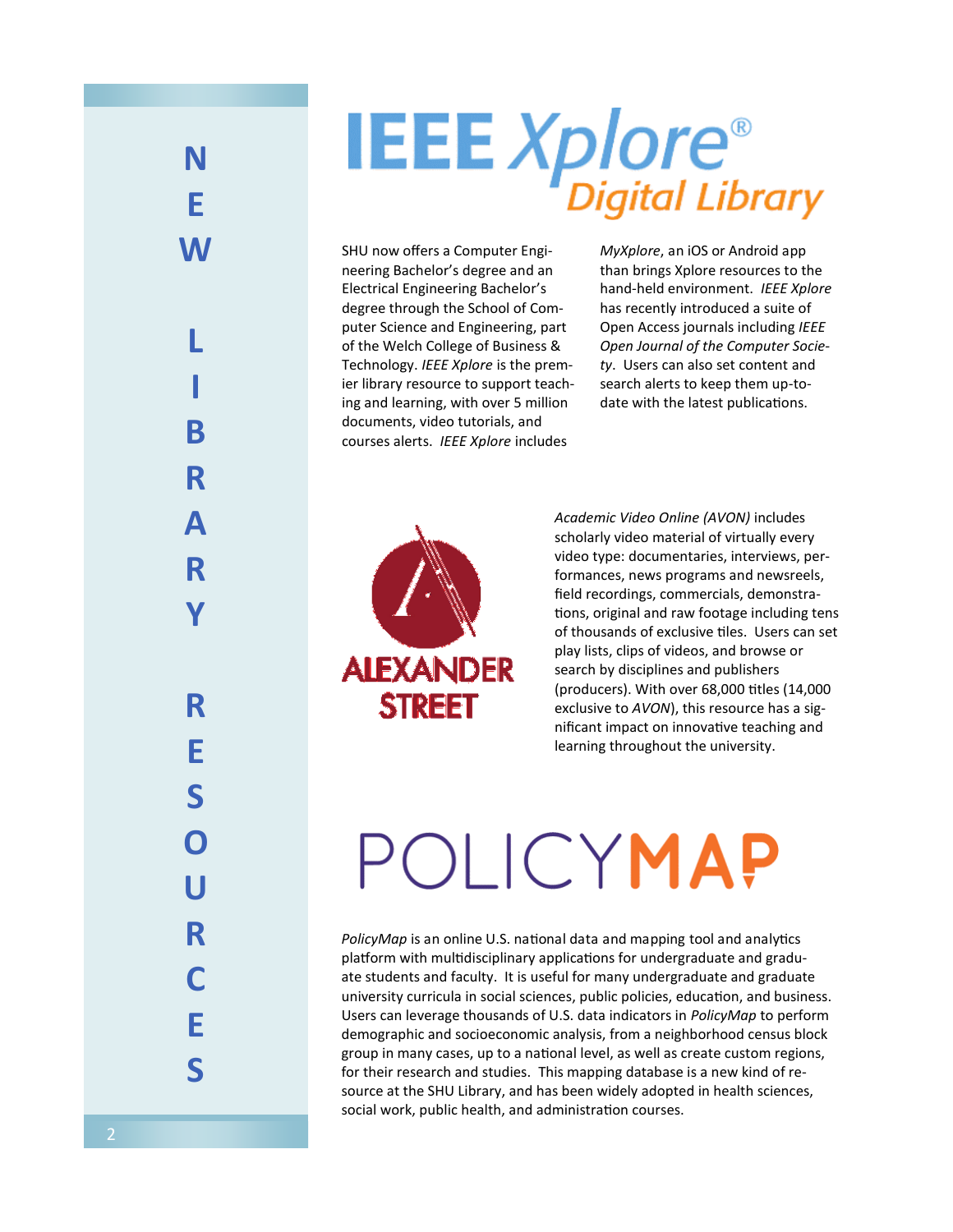# statista Z

Statista is a statistics portal that provides data on over 80,000 topics from more than 10,000 different sources including agriculture, advertising, health, hospitality, consumer goods, and much more. The content is geared towards business and marketing statistical needs, with a focus on current (not historical) statistics. Ready made tables are available for download as images to insert into presentations. Users can search for a general topic or an exact statistic, and browse through statistics sorted by brands, regions, media, industries, and more. Users can set their individual graph option (for different views), and download results as .pdf, .png, or .xls fles, as well as cite these statistics in the academic styles using across the campus. Ready-made reports on countries, markets, industries, consumer and business outlooks, and company information make this a premier resource in many curricula, especially business and community development.



"Library values, if not actual library practices, could be beneficially applied to the digital platforms we *use every day. Caring about privacy, intellectual freedom, the public good and free access to infor*mation for all would go a long way toward making our tech corporations more just and socially respon*sible. -- Barbara Fister, Inside Higher Educaton"*

#### Library Information:

#### **New Books at SHU Library (Research Guide)**

New Books @ SHU Library is a library guide to new printed books in many felds such as the Arts & Sciences, Business, Technology, Education, Nursing, and the Health Professions. These printed books allow engagement for extended reading that many people (both young and old) fnd easier on their eyes than contnuous reading from a backlit screen. These books also complement and extend the over 250,000 digital books available to SHU Library users.

#### **New Books: Popular Reading (Research Guide)**

The SHU Popular Book collection focuses on new works of fiction and non-fiction for leisure-time reading. It is a rented collection that is updated 4 times per year. SHU Library books are available for check-out

to the Sacred Heart University community.

Popular fiction includes The Testa*ments* by Margaret Atwood (set fifteen years after the events in her famous *The Handmaid's Tale*), *On Earth We're Briefy Gorgeous* by Ocean Vuong, a recent MacArthur "genius grant" winner who grew up in Hartford and Glastonbury, CT, and *The Nickel Boys* by Colson Whitehead, a National Book Award 2019 Longlist nominee.

Popular nonfiction includes *First* by Evan Thomas, a biography of Supreme Court Justice Sandra Day O'Connor, *The Moment of Lif* by Melinda Gates, and *Stay Sexy and Don't Get Murdered* by Karen Kilgariff and Georgia Handstark, the voices behind the hit podcast *My Favorite Murder!*